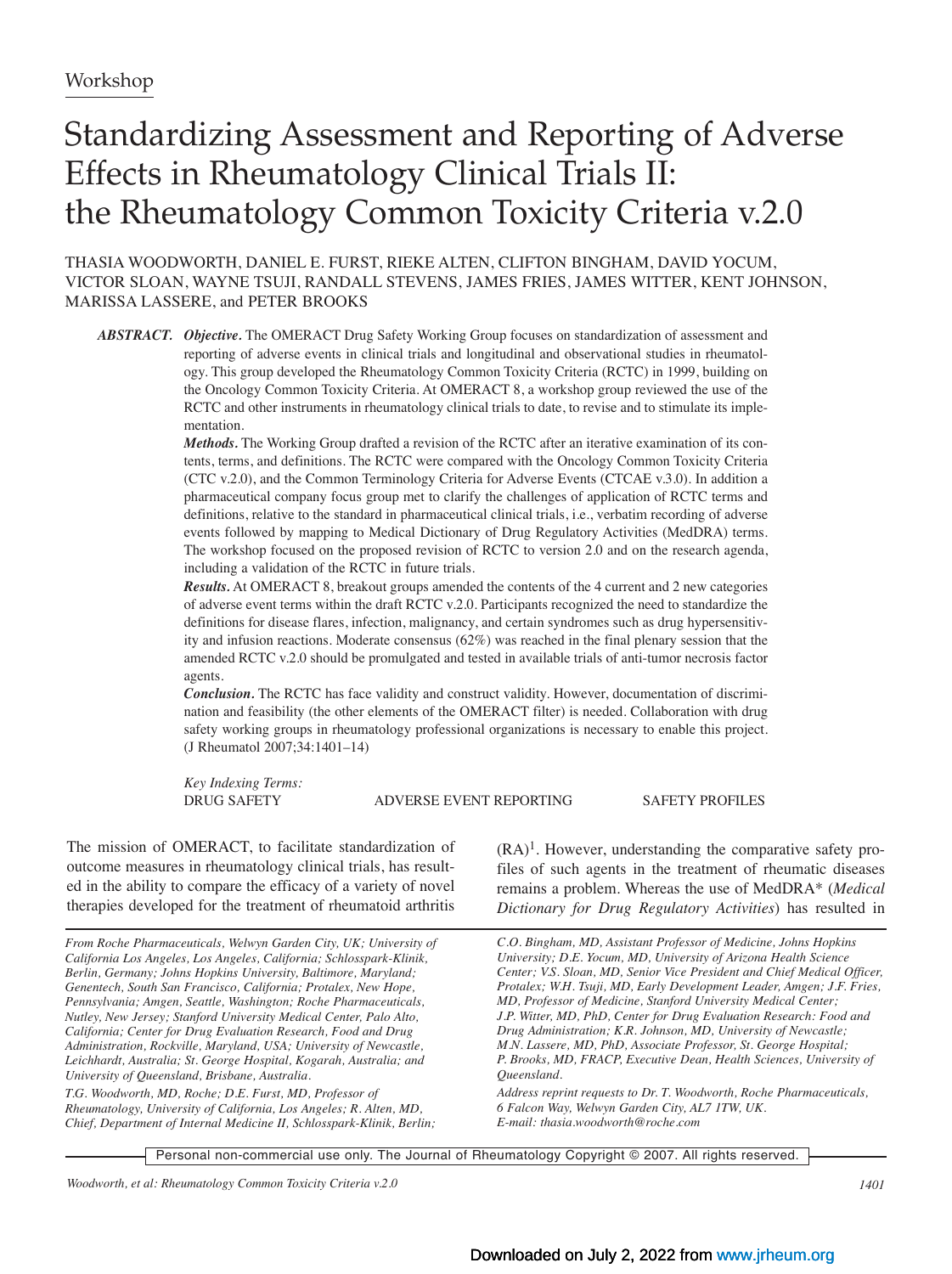standard terminology being applied to designation/description of adverse events, methods for elicitation, characterization, and severity grading are less well standardized in rheumatology.

The assessment of therapy-associated adverse events in clinical trials remains highly variable, resulting in difficulty in assessment of risk/benefit during the regulatory review process, and lack of clarity in product labeling for communication to practitioners regarding comparative risks of various rheumatologic therapies. We ascribed this variability to differences in investigator experience and training, as well as to differences in sensitivity to the impact of various side effects on patient well-being. In international clinical trials, variability in adverse event reporting also likely occurs due to language and cultural differences. We also recognized that in many cases, baseline patient status, such as severity of disease, likely influenced assessment of severity of side effects. We hypothesized that the development of a standardized, face- and contentvalid assessment tool that was easy to use would facilitate consistency of adverse event reporting. Such a tool should provide uniform definitions of different types of toxicity, and also should supply a basis for describing degrees of severity for observed adverse events, recognizing the influence of disease status on severity.

In April 1996 a group of individuals interested in addressing the challenges of adverse event reporting in rheumatology clinical trials met at OMERACT 3, and the Drug Safety Working Group was formed. We believed that this effort would be especially important in light of the many new therapies, some with potentially narrow therapeutic indices, being developed for serious rheumatologic diseases, most with associated significant baseline signs, symptoms, and laboratory abnormalities. The development of this instrument might be useful both for regulatory agencies and to provide summary estimates of safety that could be used in a risk/benefit analysis. Members include individuals from academia, industry,

MedDRA terminology applies to all phases of drug development, excluding animal toxicology. It also applies to the health effects and malfunction of devices.

The Maintenance and Support Services Organization (MSSO) serves as the repository, maintainer, and distributor of MedDRA as well as the source for the most up to date information regarding MedDRA and its application within the biopharmaceutical industry and regulators. MedDRA subscribers submit proposed changes to the terminology. The MSSO includes a group of internationally based physicians who review all proposed subscriber changes and provide a timely response directly to the requesting subscriber.

The Japanese Maintenance Organization (JMO) is a partner of the MSSO that provides MedDRA support to companies with headquarters in Japan, and maintains and distributes *MedDRA/J*. The JMO assists the MSSO in providing MedDRA related information and services in Japan.

and regulatory agencies with substantial and diverse clinical trials experience.

At the November 1998 American College of Rheumatology (ACR) meeting a "working version" of the Rheumatology Common Toxicity Criteria (RCTC) was presented to the group and approved for posting on the website of the International League of Associations for Rheumatology (ILAR) to facilitate acquisition and use by clinical trial groups. A plan was established to pilot these RCTC on a voluntary basis in clinical trials that were being conducted by groups interested in and willing to provide feedback to the Toxicity Working Group. We hoped this approach would allow review of experience with the application of these RCTC at OMERACT 5. RCTC v.1.0 was then published<sup>2</sup>.

Subsequently, various national and international efforts have been established to increase the focus on the safety and evaluation of risk/benefit of novel antirheumatic therapies in development and clinical practice. To improve the interpretability of studies that comprise these initiatives, it is desirable to apply consistent methodology to characterization of adverse events, using standard terminology and definitions to describe them and grade their severity. At OMERACT 8, the Drug Safety Working Group recommitted to facilitating standardization of assessment and reporting of adverse events using the RCTC. The Workshop consisted of 3 parts:

1. Distribution of a proposed revision of RCTC as v.2.0 for discussion, in parts, by 4 breakout groups, in order to reach consensus regarding terminology and grading definitions;

2. A comprehensive compilation, by survey within each breakout group, of methods for assessment of adverse events currently in use in (rheumatology) clinical trials, needs for reporting, and recommended methods for application in clinical trials, to facilitate implementation of RCTC v.2.0 more broadly; and

3. Development of a prospective project to examine and report the ability to efficiently compare safety profiles of novel antirheumatic therapies in development and postmarketing pharmacovigilance. Details of this project, as well as a followup project for patient self-reporting of adverse events, may be found in completed protocols, which will be posted separately as they are developed.

#### **Methods**

Meetings were held at OMERACT 4, 5,  $7^{3,4}$ , and 8, and at gatherings such as ILAR, EULAR, and the ACR, as well as periodically by teleconference. Initially, the group conducted a review of tools used by other subspecialties, such as oncol $ogy<sup>5</sup>$  and infectious disease  $(AIDS)<sup>6</sup>$ , in clinical trials. Written materials were circulated to members prior to meetings, with the anticipated outcome of obtaining input and consensus on the tools being proposed. These background materials included the WHO Common Toxicity Criteria (CTC), the Common Toxicity Criteria of the US National Cancer Institute and the European Organization for Randomized Trials in Oncology

Personal non-commercial use only. The Journal of Rheumatology Copyright © 2007. All rights reserved.

<sup>\*</sup> *MedDRA – the Medical Dictionary for Regulatory Activities*: A pragmatic, medically valid terminology with an emphasis on ease of use for data entry, retrieval, analysis, and display, as well as a suitable balance between sensitivity and specificity within the regulatory environment. It was developed by the International Conference on Harmonisation (ICH) and is owned by the International Federation of Pharmaceutical Manufacturers and Associations (IFPMA) acting as trustee for the ICH Steering Committee.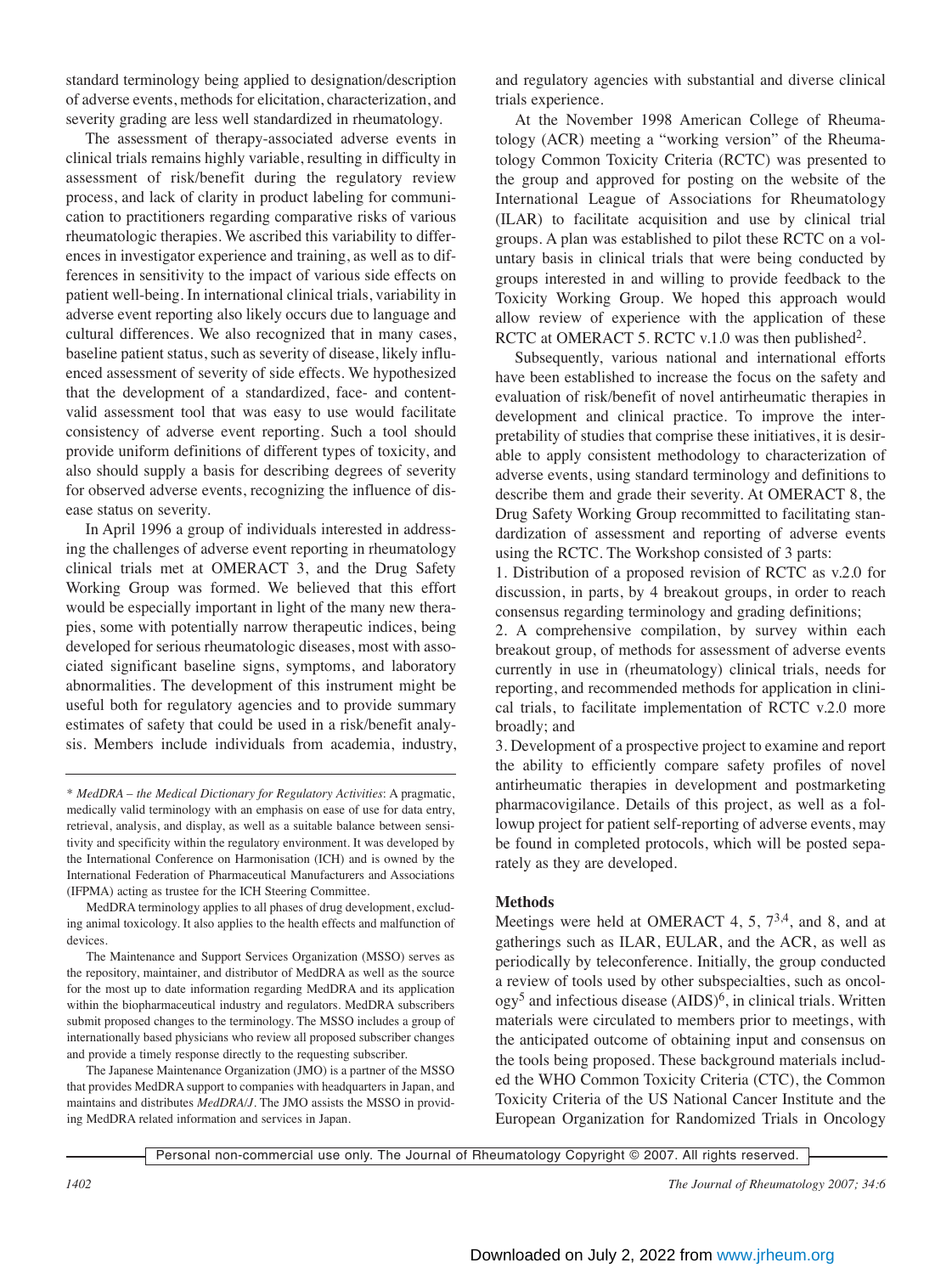(EORTC), the Division of AIDS Tables for Grading Severity of Adverse Experiences, and various modified WHO and CTC tables developed by pharmaceutical companies and researchers involved in rheumatology clinical trials. We also tried to integrate our efforts with other groups engaged in revision of CTC, using the Oncology CTC v.2.0 as our primary reference because this was the tool most frequently used for rheumatology clinical trials, by default. To develop acceptable terminology, we originally selected terms from the MedDRA (http://www.meddramsso.com/MSSOWeb/index.htm) with attention to the following:

• Intended use in pharmaceutical development, in randomized controlled clinical trials, and in postmarketing studies, and with attention as well to the origin of terms used in the late 1990s:

• From the UK MCA's medical terminology (ADROIT)

• Also incorporating WHO-ART, HARTS, COSTART, and International Classification of Diseases-Revision 9 in the instrument.

The RCTC v.1.0 included the following categories:

- Allergic/immunologic
- Cardiac
- Constitutional (general)
- Dermatologic
- Ear, nose, throat
- Gastrointestinal
- Laboratory/metabolic
- Musculoskeletal
- Neuropsychiatric
- Ophthalmologic
- Pulmonary

Within each system, specific symptoms or signs are described, with characteristics for each that define the severity grade, using the general definitions clarified in preparation for OMERACT 8 and given in Table 1.

In preparation for OMERACT 8, input was sought from users of various CTC instruments, including the recently published CTCAE revision of the Oncology CTC, and a focus group was held with members of a pharmaceutical company Phase II/III rheumatology development team, who were working on integrated safety reports for 2 biologics being developed for rheumatologic diseases. The method used to capture, assess, and record adverse events was open questioning ("How has the treatment affected you?"); verbatim recording of the event (with subsequent mapping of the term in MedDRA), and application of the oncology CTC v.2.0, mainly because it had been used in oncology programs for one of the study agents. No explicit training of investigators had taken place regarding the application of this method, although it was described in the protocol.

The purpose of the OMERACT 8 focus groups was to gain input on key issues identified in their method and to consider future actions to improve databasing and interpretation of adverse events. As a result, the following recommendations were made for development of RCTC v.2.0 at OMERACT 8: • Add definitions for reporting an RA flare as an adverse event, as opposed to lack of efficacy

• Describe a method to report key aspects of infection

• Update definitions for reporting new autoimmune syndromes.

Additional new categories considered for the RCTC v.2.0 in preparation for OMERACT 8 included growth and development, hematologic, infection, malignancy, sexual/reproductive function, and syndromes.

Following an overview of available data and brief descriptions of needs for the performance of this instrument (based on current approaches used by participating pharmaceutical companies and an academic group conducting postmarketing pharmacovigilance studies)<sup>7</sup>, 4 breakout groups focused on the contents of 4 current and 1 or 2 proposed new categories of adverse event terms. This included attention to severity grading within the proposed RCTC v.2.0, to gain consensus on the final version to be published. Recommendations were collated following the workshop. The RCTC v.1 was modified to produce the current version of the instrument, as determined in the final group discussion completing the workshop, and subsequently the final OMERACT 8 plenary session.

*Table 1.* Grading severity of adverse events observed in rheumatology clinical trials.

| 1. Mild Event                     | 2. Moderate Event                                | 3. Severe Event                                                       | 4. Includes Life Threatening                       |
|-----------------------------------|--------------------------------------------------|-----------------------------------------------------------------------|----------------------------------------------------|
| Asymptomatic, or transient        | Symptomatic                                      | Prolonged symptoms, reversible                                        | At risk of death                                   |
| Short duration $(< 1$ week)       | Duration 1-2 weeks                               | Major functional impairment                                           | Substantial disability, especially<br>if permanent |
| No change in lifestyle.           | Alter lifestyle occasionally                     |                                                                       |                                                    |
| No medication or over-the-counter | Medications give relief<br>(may be prescription) | Prescription medications/partial<br>relief; hospitalized $<$ 24 hours | Hospitalized $> 24$ hours                          |
|                                   |                                                  | Temporary or permanent study<br>drug discontinuation                  | Permanent study drug discontinuation               |

*Woodworth, et al: Rheumatology Common Toxicity Criteria v.2.0 1403*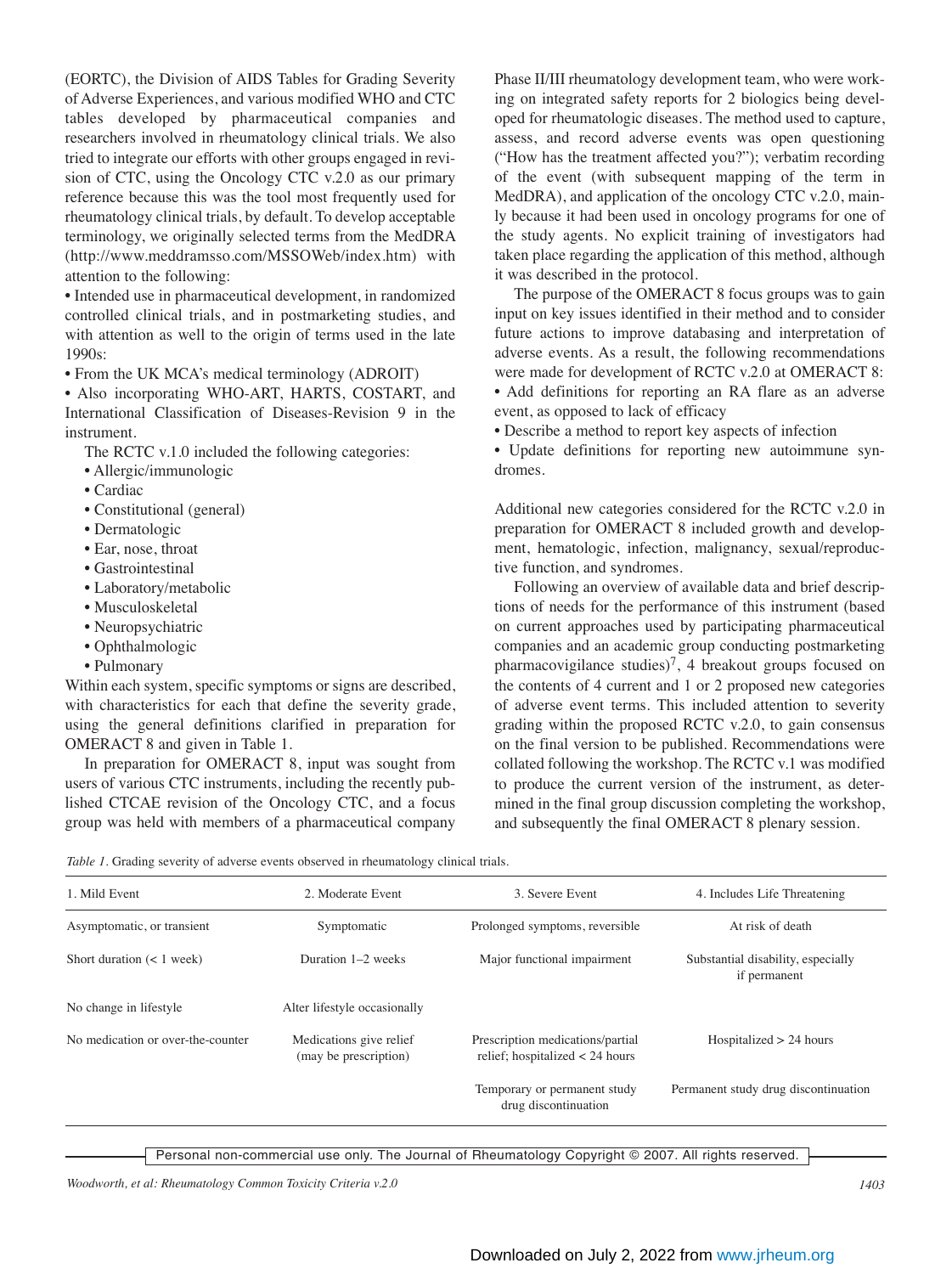## **Results**

In the OMERACT 8 Drug Safety Workshop there were 72 active participants, most of whom were clinical trialists; 14% were patients with various rheumatic diseases. The majority (90%) agreed with the desirability of standardizing the assessment of adverse events throughout drug development and postmarketing surveillance. However, only 36% of the participants had experience using an adverse event guideline, and only about half had had specific training in the assessment of adverse events in clinical trials.

As a result of the workshop and 4 breakout groups, the following recommendations were incorporated into implementation of RCTC v.2.0:

• Develop a working definition to facilitate reporting of disease flares separately, but as an adverse effect (as part of the research agenda to include developing a data-driven definition)

• Report disease-related surgeries as concomitant treatment if expected, as adverse events if emergent or unexpected

• Expand methods of reporting infection, malignancies, autoimmune syndromes, and infusion reactions to gather key data to clarify the nature, treatment, response, outcome, and effects on patients of these adverse events

• It was also recognized that a method for investigator and study team training in the use of RCTC is needed to achieve investigator and data management acceptance, thus:

- Develop a training guide to facilitate implementation
- Convene additional pharmaceutical company focus groups, especially regarding feasibility, and effective training guidance
- Monitor implementation this would ideally be a website tool to facilitate timely feedback
- Carry forward the following research agenda:
	- Develop a method to characterize, describe, and communicate safety profiles, to facilitate comparison of different therapies
	- Continue development of the patient-centered tolerability assessment tool, begun at OMERACT 73,16,17,18.

As MedDRA has become the accepted dictionary for reporting adverse events in regulatory submissions, we used this terminology, and together with the Revised Oncology CTCAE v.3.0, we revised the RCTC v.2.0 and achieved consensus on its implementation in the final plenary session at OMERACT 8. The voting in the final plenary session also indicated support to produce guidelines for reporting adverse events of special interest such as infections, malignancies, disease flares, infusion reactions, and joint surgeries.

The Rheumatology CTC, version 2.0, as it was developed at OMERACT 8 is given in the Appendix. This includes consensus-derived additional terms suggested at the workshop. Terms used were selected from the MedDRA and CTCAE, v.3.0 (National Cancer Institute website: http://ctep.cancer.gov/ reporting/ctc.html), and are based on consensus among the

rheumatologists, other clinical researchers, and patients attending OMERACT 8 and the Drug Safety Workshop, regarding adverse events commonly observed in rheumatology clinical trials. For designation of adverse events not shown here, the approach described in Table 1 is recommended, keeping in mind that for industry-sponsored clinical trials, verbatim terms taken from adverse event report forms are routinely mapped to MedDRA terms: *select or designate the preferred term best describing the adverse event, and apply the revised definitions in Table 1 to determine the severity grade.*

### **Discussion**

The overall goal for this project was the development, for rheumatology clinical trials, of an adverse event assessment tool that would provide a basis for use of common terminology, and an assurance of consistency of reporting severity of side effects observed within clinical trials and during postmarketing surveillance, as well as during observational stud $ies<sup>8-11</sup>$ . The primary result should be the development of an outcome measure that fulfills the OMERACT criteria and can (1) improve the consistency of assessment and reporting of adverse events in clinical trials; (2) facilitate the ability of investigators, regulators, and practitioners to differentiate safety profiles of individual and combination therapies for rheumatic diseases; and (3) facilitate management of adverse event data<sup>12-17</sup>.

Other issues to be considered are the technical requirements for registration of pharmaceuticals for human use, assuring compatibility with International Committee on Harmonization (ICH) consensus definitions:

• Adverse drug reaction (ADR): Noxious/unintended response to a therapeutic agent at doses normally used for prophylaxis, diagnosis, or therapy of disease

• Adverse event (AE): Any untoward medical occurrence that may be present during treatment with a therapeutic agent, which does not necessarily have a causal relationship with this treatment

• Side effect: Any unintended effect of a therapeutic agent at doses normally used, related to its pharmacological properties.

We emphasize that the RCTC is a guideline, not a "checklist," so that elicitation of adverse events should continue to use a standard "open question" approach<sup>18-20</sup>. As some agents are also being evaluated in other diseases characterized by immune dysregulation as well as, possibly, in transplantation or/and cancer, these RCTC may also facilitate characterization of an agent's safety profile across indications. For clinical trials, the RCTC can also be used to develop a standard approach to characterization of stopping rules and thresholds for acceptable adverse events.

Version 2.0 of the RCTC has been developed by individuals with broad experience in the conduct of rheumatology clinical trials, as a result of their recognition of the desirability of being able to compare safety profiles of novel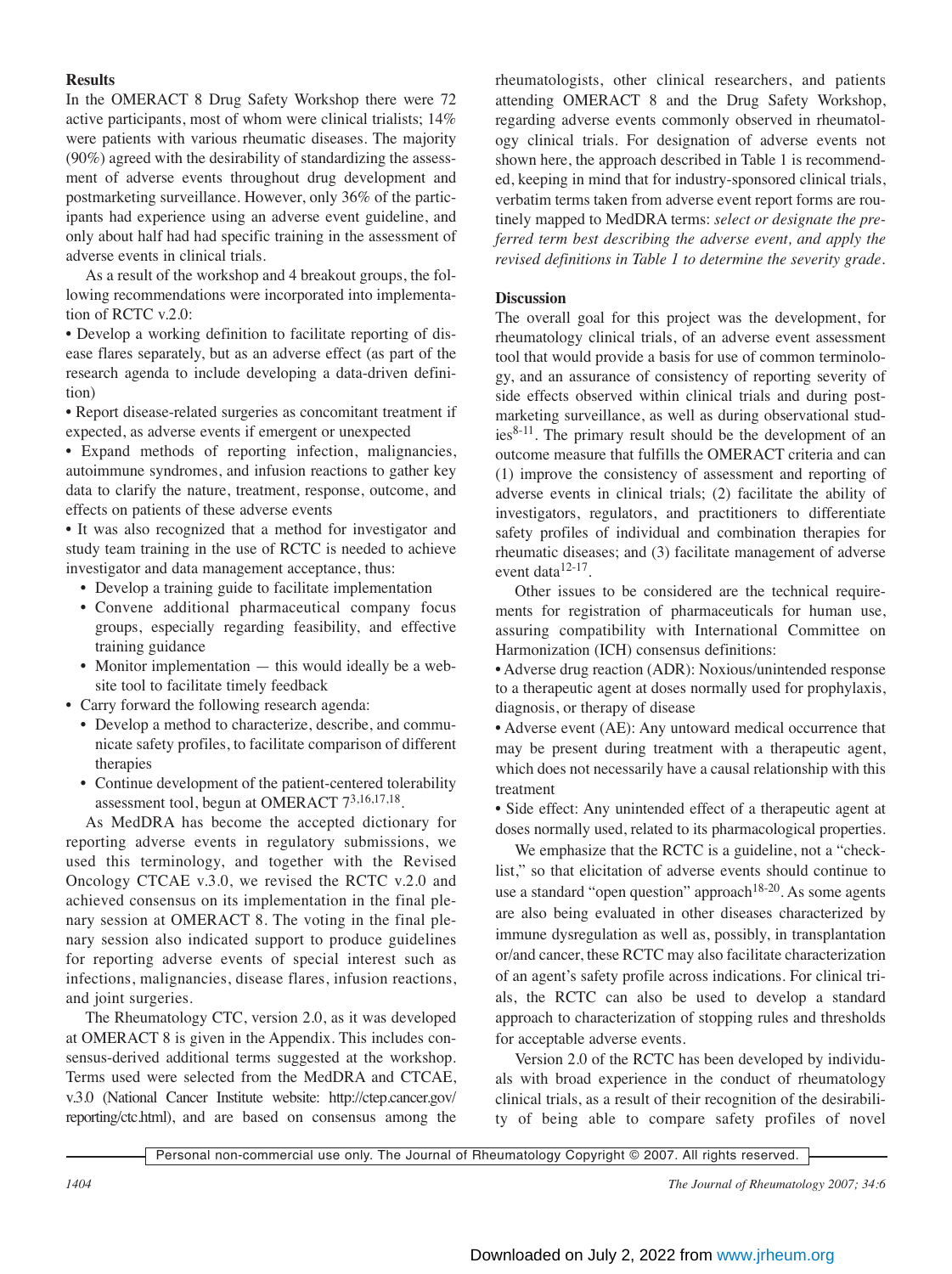antirheumatic therapies as they are being developed, and just as importantly, in postmarketing pharmacovigilance. The approach should assure ongoing assessment to provide evidence that the instrument meets the OMERACT filter, that is: • Accuracy to characterize safety profiles of various types of antirheumatic therapies (Truth)

• Ability to differentiate the safety/toxicity profiles of such therapies in clinically meaningful ways (Discrimination)

• Ease of use in clinical trials, observational studies, and postmarketing pharmacovigilance (Feasibility).

The group is also interested in the utility of the instrument to influence selection of treatment for individual patients as a result of increased clarity of risk/benefit.

While face validity was reasonably established by the process by which the Rheumatology CTC was developed, the other aspects of validation, discrimination, and feasibility remain to be specifically examined, and are part of the research agenda established in the OMERACT 8 workshop.

#### **Implementation approach**

• Communication through national/international professional meetings

• Direct interaction with pharmaceutical companies to stimulate use in clinical trials, including development and application of training tools

• Provide instructional tools on OMERACT, EULAR, ACR, the Bone and Joint Decade, and ILAR websites

• Assure methods for feedback and periodic revision.

#### **Research agenda**

• Provide a data-driven definition of RA flare; conduct a retrospective analysis of the assessment of this event in at least 3 phase III clinical trials

• Develop method and approach pharmaceutical company clinical development groups, to compare final safety databases for studies using RCTC; compared to those that have not done this

• Develop methods and conduct an evaluation to examine effects of investigator/study team training in adverse event assessment

• Consider a project to characterize continuous (rather than categorical) measures of adverse event severity.

#### **ACKNOWLEDGMENT**

Special thanks to Penelope Ward, Roche Pharmaceuticals, Welwyn Garden City, UK, for organizing the focus group composed of rituxamab and tocilizumab development teams; Vibeke Strand and Ric Day for input during preparation for OMERACT 8 Workshop; Scott Baumgartner, Amgen, Thousand Oakes, CA, for his review of CTCAE for application to RCTC v.2.0; Jean-Claude Becker, Clinical Lead for Abatacept Development, Bristol-Myers Squibb, for contributions to adverse events of special interest; Lynn Yoder, Study Nurse, UCLA Division of Rheumatology, for critical assessment of RCTC v.2.0 applicability; and Sonja Holly for support in preparation of this manuscript.

#### **REFERENCES**

- 1. Boers M, Brooks P, Strand V, Tugwell P. The OMERACT filter for outcome measures in rheumatology. J Rheumatol 1998;25:198-9.
- 2. Woodworth TG, Furst DE, Strand V, et al. Standardizing assessment of adverse effects in rheumatology clinical trials. Status of OMERACT Toxicity Working Group March 2000: towards a common understanding of comparative toxicity/safety profiles for antirheumatic therapies. J Rheumatol 2001;28:1163-9.
- 3. Lassere MN, Johnson KR, Boers M, et al. Standardized assessment of adverse events in rheumatology clinical trials: summary of the OMERACT 7 drug safety module update. J Rheumatol 2005;32:2037-41.
- 4. Lassere MN, Johnson KR, Woodworth TG, et al. Challenges and progress in adverse event ascertainment and reporting in clinical trials. J Rheumatol 2005;32:2030-2.
- 5. Mahoney MR, Sargent DJ, O'Connell MJ, Goldberg RM, Schaefer P, Buckner JC. Dealing with a deluge of data: an assessment of adverse event data on North Central Cancer Treatment Group trials. J Clin Oncol 2005;23:9275-81.
- 6. Ionnidas JP, Lau J. Improving safety reporting from randomized trials. Drug Saf 2002;25:77-84.
- 7. Peloso PM, Wright JG, Bombardier C. A critical appraisal of toxicity indexes in rheumatology. J Rheumatol 1995;22:989-94.
- 8. Hetland ML, Unkerskov J, Ravn T, et al. Routine database registration of biological therapy increases the reporting of adverse events twenty-fold in clinical practice. First results from the Danish Database (DANBIO). Scand J Rheumatol 2005;34:40-4.
- 9. Askling J, Fored M, Geborek P, et al. Swedish registers to address drug safety and clinical issues in rheumatoid arthritis. Ann Rheum Dis 2006 Jan 13 (Epub ahead of print).
- 10. Liauw WS, Day RO. Adverse event reporting in clinical trials: room for improvement. Med J Aust 2003;179:426-8.
- 11. Santiago LM, Debanne SM, Neuhauser D. Tracking adverse events in RCTs: lack of agreement among regulatory institutions. Qual Saf Health Care 2003;12:234-5.
- 12. Prieto L, Sacristan JA, Gomez JC. The validity and reliability of the global index of safety (GIS). Curr Med Res Opin 2004;20:1825-32.
- 13. Etminan M, Carleton B, Rochon PA. Quantifying adverse drug events: are systematic reviews the answer? Drug Saf 2004; 27:757-61.
- 14. Nebeker JR, Barach P, Samore MH. Clarifying adverse drug events: a clinician's guide to terminology, documentation, and reporting. Ann Intern Med 2004;140:795-801.
- 15. Edwards IR. The WHO World Alliance for Patient Safety: a new challenge or an old one neglected? Drug Saf 2005;28:379-86.
- 16. Welch V, Singh G, Strand V, et al. Patient based method of assessing adverse events in clinical trials in rheumatology: the revised Stanford Toxicity Index. J Rheumatol 2001;28:1188-91.
- 17. Lassere MN, Johnson KR, Van Santen S, et al. Generic patient selfreport and investigator report instruments of therapeutic safety and tolerability. J Rheumatol 2005;32:2033-6.
- 18. Bent S, Padula A, Avins AL. Brief communication: Better ways to question patients about adverse medical events: a randomized, controlled trial. Ann Intern Med 2006;144:257-61.
- 19. Fromme EK, Eilers KM, Mori M, Hsieh YC, Beer TM. How accurate is clinician reporting of chemotherapy adverse effects? A comparison with patient-reported symptoms from the Quality-of-Life Questionnaire C30. J Clin Oncol 2004;22:3485-90.
- 20. Basch E, Artz D, Dulko D, et al. Patient online self-reporting of toxicity symptoms during chemotherapy. J Clin Oncol 2005;23:3552-61.

Personal non-commercial use only. The Journal of Rheumatology Copyright © 2007. All rights reserved.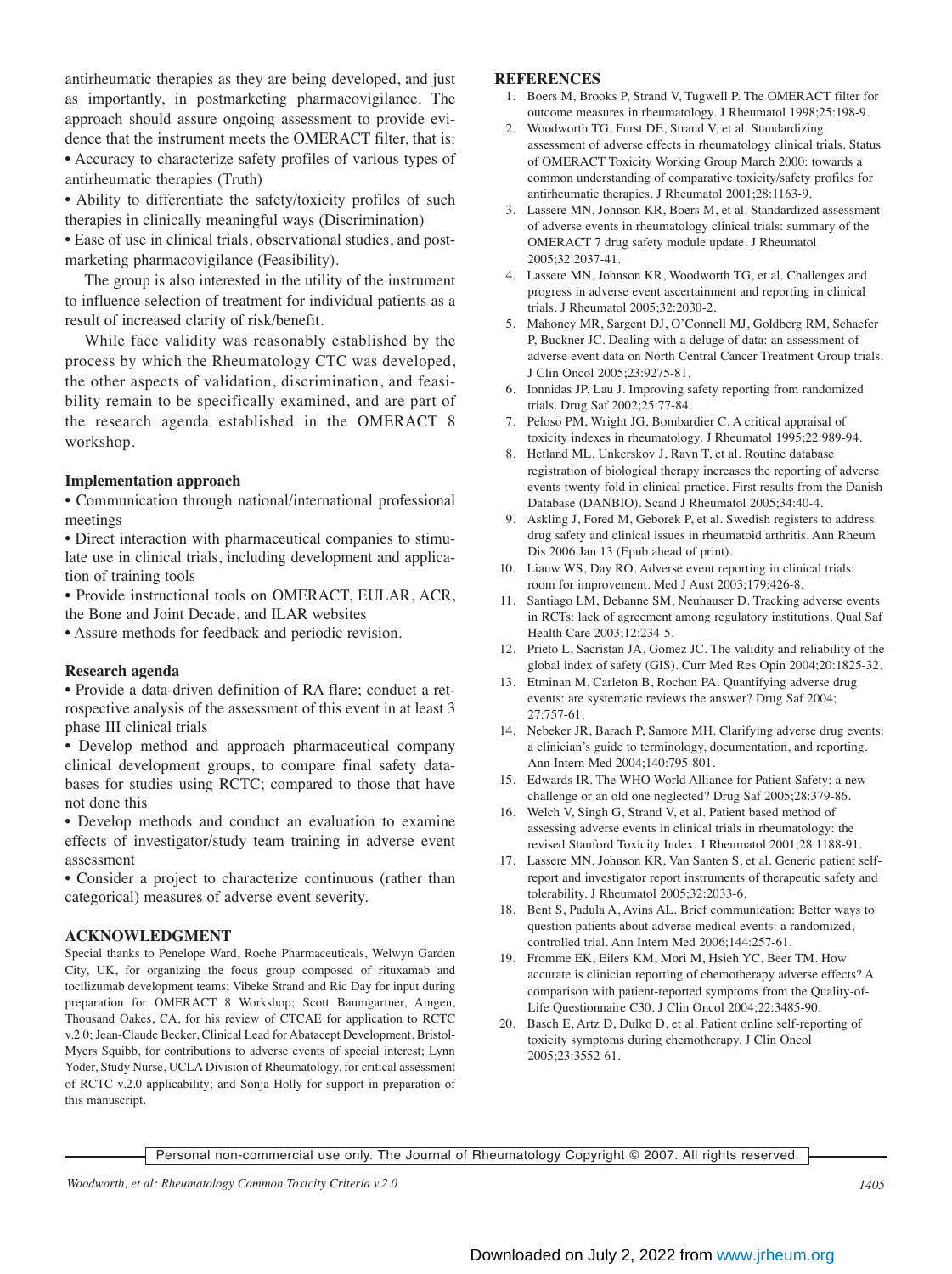|                                                                                                                                                                                                                                                                                                                                                                 | Substantial disability, especially<br>Study drug discontinued<br>4 – Includes Life<br>Hospitalised >24 hr<br>At risk of death<br>Multiple meds<br>Threatening<br>if permanent.                                            |                          | Anaphylaxis, laryngeal/pharyngeal<br>oedema, requiring resuscitation                                                               | Causes major organ dysfunction, or<br>requires long term administration of<br>high dose immunosuppressive<br>progressive, not reversible, or<br>therapy                            | ≨                                                                                                                          | Major organ dysfunction, requires<br>mmunosuppressive therapy<br>long-term high-dose              |
|-----------------------------------------------------------------------------------------------------------------------------------------------------------------------------------------------------------------------------------------------------------------------------------------------------------------------------------------------------------------|---------------------------------------------------------------------------------------------------------------------------------------------------------------------------------------------------------------------------|--------------------------|------------------------------------------------------------------------------------------------------------------------------------|------------------------------------------------------------------------------------------------------------------------------------------------------------------------------------|----------------------------------------------------------------------------------------------------------------------------|---------------------------------------------------------------------------------------------------|
| Rheumatology Common Toxicity Criteria v.2.0                                                                                                                                                                                                                                                                                                                     | discontinuation, or/and dose<br>reversible, major functional<br>May be hospitalized <24hr<br>Prescription meds/ partial<br>Temporary study drug<br>Prolonged symptoms,<br>$3 -$ Severe<br>impairment<br>reduced<br>relief |                          | urticaria persisting with meds,<br>requiring meds; symptomatic<br>Symptomatic bronchospasm<br>oedema/angioedema<br>allergy related | treatment (e.g. transient colitis or<br>Reversible autoimmune reaction<br>organ or toxicity requiring short<br>involving function of a major<br>term immunosuppressive<br>anaemia) | prescription med. with persistent<br>disabling symptoms such as<br>impaired exercise tolerance<br>Corticosteroids or other | Prolonged; symptoms only<br>partially relieved by meds;<br>parenteral corticosteroids<br>required |
| Based on Woodworth TG, et al. Standardizing assessment of adverse effects in rheumatology clinical trials II. Status of OMERACT Drug<br>Safety Working Group May 2006: OMERACT 8. Standardizing Assessment and Reporting of Adverse Effects in Rheumatology Clinical<br>Trials: Enabling Description of Comparative Safety Profiles for Antirheumatic Therapies | Alter lifestyle occasionally<br>Meds relieve. (may be<br>Study drug continued<br>Duration (1-2 weeks)<br>$2 -$ Moderate<br>Symptomatic<br>prescription),                                                                  |                          | to meds; or drug fever > 38°C, or<br>Generalised urticaria responsive<br>reversible bronchospasm                                   | reaction involving a non-essential<br>immunosuppressive drugs (e.g.<br>organ or functions, requiring<br>Evidence of autoimmune<br>treatment other than<br>hypothyroidism)          | Prescription med. required, slow                                                                                           | Symptomatic, slow response to<br>meds (e.g. oral corticosteroids)                                 |
| <b>Appendix:</b>                                                                                                                                                                                                                                                                                                                                                | week)<br>No medication or OTC<br>No change in life style<br>Short duration(<1<br>Asymptomatic, or<br>$1 -$ Mild<br>transient                                                                                              |                          | fever<br>Transient rash: drug<br>< 38°C: transient,<br>bronchospasm<br>asymptomatic                                                | treatment is required (e.g.<br>evidence of autoimmune<br>asymptomatic: all organ<br>function normal and no<br>reaction, but patient<br>Serologic or other<br>vitiligo)             | Transient, non-prescription<br>meds relieve                                                                                | Transient, non-prescription<br>meds relieve                                                       |
|                                                                                                                                                                                                                                                                                                                                                                 |                                                                                                                                                                                                                           | A. ALLERGIC / IMMUNOLGIC | A1. Allergic reaction/<br>(includes drug fever)<br>hypersensitivity                                                                | A2. Autoimmune<br>reaction                                                                                                                                                         | nasal stuffiness, post-<br>(includes sneezing,<br>nasal discharge)<br>A3. Rhinitis                                         | A4. Serum sickness                                                                                |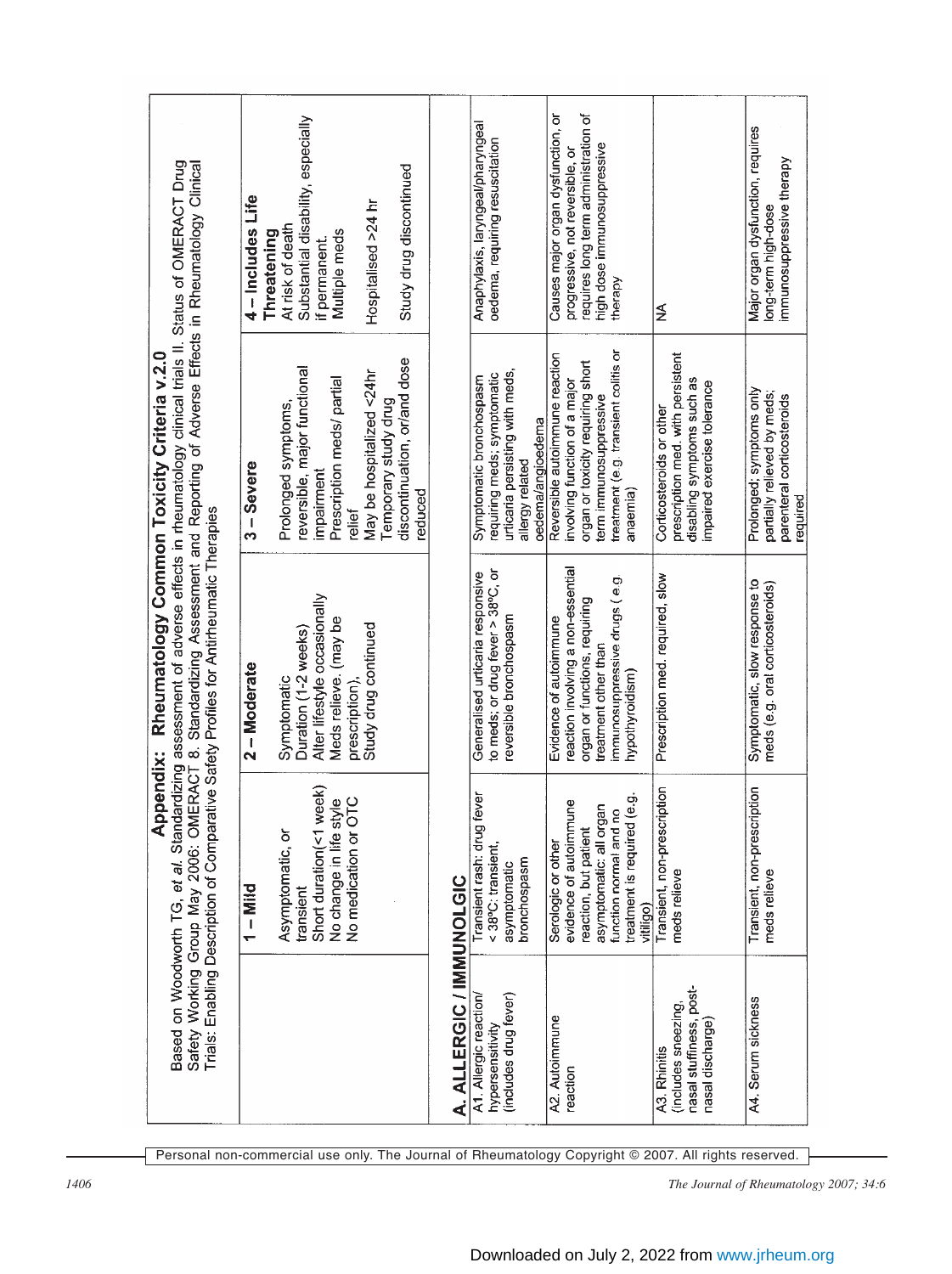| A5. Vasculitis                                                      | ing<br>Localised, not requir<br>treatment; or rapid<br>response to meds;<br>cutaneous                                              | Symptomatic, slow response to<br>meds (e.g. oral corticosteroids)                                                                   | corticosteroids required or/and<br>short duration hospitalisation<br>Generalised, parenteral                                                             | Prolonged, hospitalisation, ischemic<br>changes, amputation    |
|---------------------------------------------------------------------|------------------------------------------------------------------------------------------------------------------------------------|-------------------------------------------------------------------------------------------------------------------------------------|----------------------------------------------------------------------------------------------------------------------------------------------------------|----------------------------------------------------------------|
| <b>B. CARDIAC</b>                                                   |                                                                                                                                    |                                                                                                                                     |                                                                                                                                                          |                                                                |
| B1. Arrhythmia                                                      | Transient, asymptomatic                                                                                                            | Transient, but symptomatic or<br>recurrent, responds to meds                                                                        | maintenance prescription<br>Recurrent/persistent;                                                                                                        | Unstable, hospitalisation required;<br>parenteral meds         |
| B2. Cardiac function<br>decreased                                   | resting ejection fraction by<br>ile in<br>$> 10\%$ , but < 20% of<br>Asymptomatic declin<br>baseline value                         | Asymptomatic decline of resting<br>ejection fraction ≥20% of<br>baseline value                                                      | CHF responsive to treatment                                                                                                                              | Severe or refractory CHF                                       |
| B3. Edema                                                           | feet/calves), self-limited, no<br>÷<br>Asymptomatic (e.g. 1<br>therapy required                                                    | feet/calves), requires therapy<br>Symptomatic (e.g. 2 +                                                                             | Symptoms limiting function (e.g.<br>$3 + \text{feet}$ calves, $2 + \text{thighs}$ ),<br>partial relief with treatment,<br>prolonged                      | Anasarca; no response to treatment                             |
| B4. Hypertension<br>(new onset or<br>worsening)                     | (diastolic) or to > 150/100 if<br>increase by $>$ 20 mm Hg<br>Asymptomatic, transient<br>previously normal, no<br>therapy required | Recurrent or persistent increase<br>responding readily to treatment<br>$> 150/100$ or by $> 10$ mm Hg<br>(diastolic), requiring and | Symptomatic increase >150/100,<br>> 20 mmHg, persistent, requiring<br>multi-agent therapy, difficult to<br>control                                       | Hypertensive crisis                                            |
| (without underlying<br>B5. Hypotension<br>diagnosis)                | decrease in blood pressure<br>asymptomatic, orthostatic<br>Transient, intermittent,<br>$> 20$ mm Hg                                | recurrent or persistent > 20 mm<br>Hg decrease, responds to<br>interference with function,<br>Symptomatic, without<br>treatment     | interferes with function, requiring<br>therapy and sustained medical<br>attention, dose adjustment or<br>Syncope or symptomatic.<br>drug discontinuation | Shock                                                          |
| B6. Myocardial<br>ischaemia                                         | <b>ECG</b><br>with<br>Transient chest pain/<br>changes; rapid relief<br>nitro                                                      | Recurring chest pain, transient<br>ECG ST-T changes; treatment<br>relieves                                                          | reduce dose or discontinue study<br>minimal functional compromise,<br>Angina with infarction, no or<br>drug                                              | Acute myocardial infacrtion,<br>arthymia or/and CHF            |
| pericardial effusion<br>B7. Pericarditis                            | Rub heard, asymptomatic                                                                                                            | echocardiogram, symptomatic<br>Detectable effusion by<br>NSAID required                                                             | dyspnoea; or pericardiocentesis;<br>Detectable on chest X-ray,<br>requires corticosteroids                                                               | Pulsus alternates with low cardiac<br>output; requires surgery |
| B8. Phlebitis/thrombosis/<br>(excludes injection sites)<br>Embolism | Asymptomatic, superficial,<br>transient, local, or no<br>treatment required                                                        | anticoagulant therapy required<br>Symptomatic, recurrent, deep<br>vein thrombosis, no                                               | Deep vein thrombosis requiring<br>anticoagulant therapy                                                                                                  | Pulmonary embolism                                             |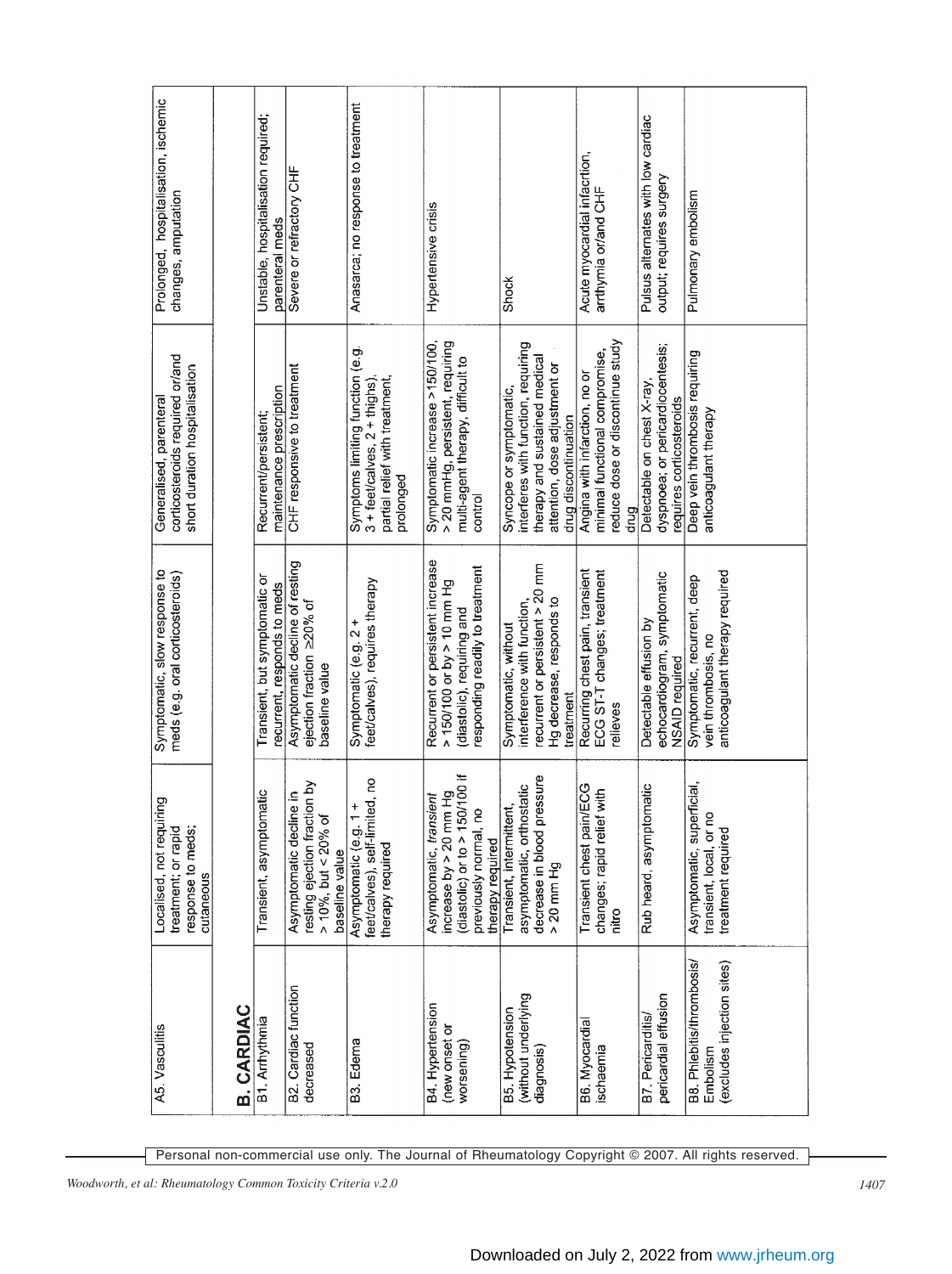| C. GENERAL (constitutional)                                                                 |                                                                                    |                                                                              |                                                                                                        |                                                                                                                               |
|---------------------------------------------------------------------------------------------|------------------------------------------------------------------------------------|------------------------------------------------------------------------------|--------------------------------------------------------------------------------------------------------|-------------------------------------------------------------------------------------------------------------------------------|
| C1. Fatigue/malaise<br>(asthenia)                                                           | Increase over baseline;<br>functions maintained,<br>most usual daily<br>short term | intermittently over time<br>Limits daily function                            | Interferes with basic ADL.<br>persistent                                                               | wheelchair bound $>$ 50% of day<br>Unable to care for self, bed or<br>debilitating, hospitalisation;                          |
| drug allergy should be<br>(note: fever due to<br>coded as allergy<br>C2. Fever<br>(pyrexia) | 5°C<br>symptoms 37.7-38<br>Transient, few                                          | Symptomatic, recurrent 38.6-<br>39.9°C. Relieved by meds                     | symptoms; partial response to<br>≥40°C; <24h, persistent<br>meds.                                      | hospitalisation; no relief with<br>$\geq 40^{\circ}$ C, debilitating, > 24h,<br>meds                                          |
| C3. Headache                                                                                | no meds or relieved with<br>Transient or intermittent,<br><b>DLC</b>               | narcotic analgesics relieve<br>Persistent, recurring, non-                   | response to narcotic medicine<br>Prolonged with limited                                                | Intractable, debilitating, requires<br>parenteral meds.                                                                       |
| C4. Insomnia                                                                                | term, not interfering with<br>short<br>Difficulty sleeping,<br>function            | Interfering with function, use<br>of prescription med<br>Difficulty sleeping | limited response to narcotic<br>Prolonged symptoms, with<br>meds.                                      | Debilitating, hospitalisation; no<br>relief with meds                                                                         |
| C5. Rigors, chills                                                                          | Asymptomatic, transient,<br>narcotic meds relieve<br>no meds, or non-              | Symptomatic, narcotic meds<br>relleve.                                       | limited response to narcotic<br>Prolonged symptoms, with<br>meds.                                      | Debilitating, hospitalisation; no<br>relief with meds                                                                         |
| C6. Sweating<br>(diaphoresis)                                                               | Episodic, transient                                                                | Frequent, short term                                                         | Frequent, drenching,<br>disabling                                                                      | fluids/hospitalization >24 hr<br>Dehydration, requiring IV                                                                    |
| C7. Weight gain                                                                             | 5-9.9%                                                                             | 10-19.9%                                                                     | 20-30%                                                                                                 | ≨                                                                                                                             |
| D. DERMATOLOGIC<br>C8. Weight loss                                                          | 5-9.9%                                                                             | 10-19.9%                                                                     | 20-30%                                                                                                 | ≨                                                                                                                             |
| D1. Alopecia                                                                                | Subjective, transient                                                              | Objective, fully reversible                                                  | Patchy, wig used, partly<br>reversible                                                                 | Complete, or irreversible even if<br>patchy                                                                                   |
| D2. Bullous eruption                                                                        | Localised, asymptomatic                                                            | Localised, symptomatic,<br>requiring treatment                               | Generalised, responsive to<br>treatment; reversible                                                    | Prolonged, generalised, or requiring<br>hospitalisation for treatment                                                         |
| D3. Dry skin                                                                                | Asymptomatic, controlled<br>with emollients                                        | Symptoms eventually (1-2 wks<br>controlled with emollients                   | Generalised, interfering with ADL<br>partially responsive to treatment<br>>2 wks, persistent pruritis, | unresponsive to ancillary therapy<br>Disabling for extended period,<br>and requiring study drug<br>discontinuation for relief |
| D4. Injection site<br>reaction                                                              | Local erythema, pair<br>pruritis, < few days                                       | include superficial phlebitis, 1-2<br>Erythema, pain, oedema, may<br>wks     | Prolonged induration, superficial<br>ulceration; includes thrombosis                                   | Major ulceration necrosis requiring<br>surgery                                                                                |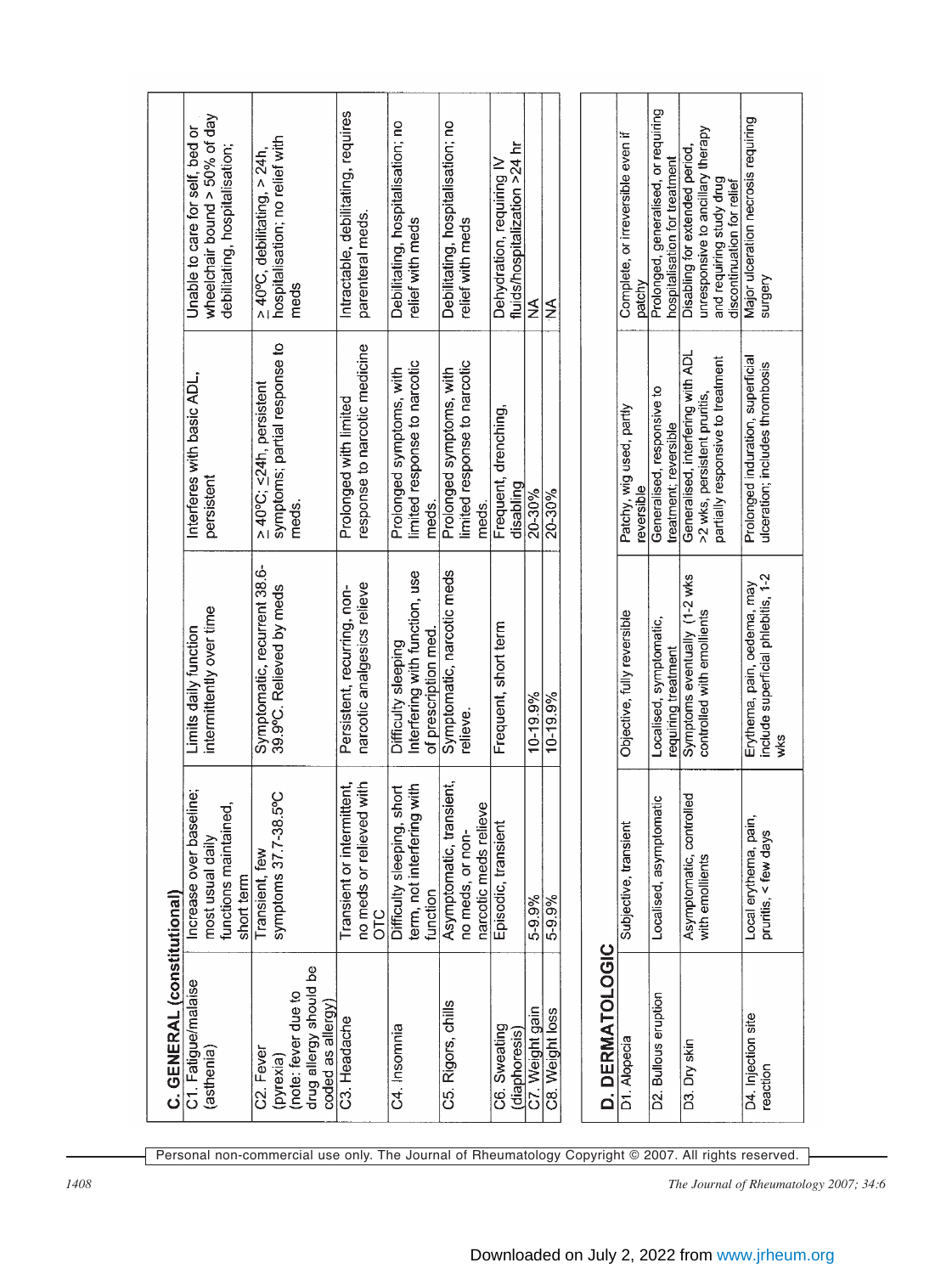| (without vasculitis)<br>D5. Petechiae                                    | Few, transient<br>asymptomatic                                                                  | Dependent areas, persistent up<br>to 2 wks                                                                | Generalised, responsive to<br>treatment; reversible                                                              | Prolonged, irreversible, disabling                                                          |
|--------------------------------------------------------------------------|-------------------------------------------------------------------------------------------------|-----------------------------------------------------------------------------------------------------------|------------------------------------------------------------------------------------------------------------------|---------------------------------------------------------------------------------------------|
| D6. Photosensitivity                                                     | Transient erythema                                                                              | Painful erythema and oedema<br>requiring topical treatment                                                | Blistering or desquamation,<br>requires systematic<br>corticosteroids                                            | Generalised exfoliation or<br>hospitalisation                                               |
| D7. Pruritis                                                             | Localised, asymptomatic,<br>transient, local treatment                                          | Intense, or generalised, relieved<br>by systematic medication                                             | Intense or generalised; poorly<br>controlled despite treatment                                                   | Disabling, irreversible                                                                     |
| (not bullous)<br>D8. Rash                                                | macular/popular eruption;<br>pruritus transient; TOC or<br>Erythema, scattered<br>no meds       | pruritus; dry desquamation;<br>eruption or erythema with<br>Diffuse macular/popular<br>treatment required | desquamation, requires systemic<br>corticosteroids; responsive to<br>treatment; reversible<br>Generalised, moist | Exfoliative or ulcerating; or requires<br>hospitalisation; or parenteral<br>corticosteroids |
| D9. Indurartion/fibrosis/<br>(not sclerodermal)<br>Thickening            | Localized, high density on<br>palpation, reversible, no<br>effect on ADL and not<br>disfiguring | transient interference with ADL,<br>Local areas < 50% body<br>surface, not disfiguring,<br>reversible     | interferes with ADL, reversible<br>Generalized, disfiguring,                                                     | Disabling, irreversible, systemic<br>symptoms                                               |
| E. Ear/Nose/Throat                                                       |                                                                                                 |                                                                                                           |                                                                                                                  |                                                                                             |
| E1. Hearing loss                                                         | Transient, intermittent, no<br>interference with function                                       | Symptomatic, treatment<br>required, reversible                                                            | incomplete response to treatment<br>Interferes with function;                                                    | Irreversible deafness                                                                       |
| E2. Sense of smell                                                       | Slightly altered                                                                                | Markedly altered                                                                                          | Complete loss, reversible                                                                                        | Complete loss, without recovery                                                             |
| E3. Stomatitis                                                           | Asymptomatic                                                                                    | Painful, multiple, can eat                                                                                | Interferes with nutrition, slowly<br>reversible                                                                  | Requires enteral support; residual<br>dysfunction                                           |
| E4. Taste disturbance<br>(dysgeusia)                                     | Transiently altered;<br>metallic                                                                | Persistently altered; limited<br>effect on eating                                                         | Disabling, effect on nutrition                                                                                   | ≨                                                                                           |
| E5. Tinnitus                                                             | interference with function<br>Intermittent, transient, no                                       | Requires treatment, reversible                                                                            | Disabling, or associated with<br>hearing loss                                                                    | Irreversible deafness                                                                       |
| loss of voice, laryngitis)<br>(includes hoarseness,<br>E6. Voice changes | ess,<br>Intermittent hoarsen<br>able to vocalise                                                | Persistent hoarseness, able to<br>vocalise                                                                | Whispered speech, slow return of<br>ability to vocalise                                                          | Unable to vocalize for extended                                                             |
| E7. Xerostomia<br>(dry mouth)                                            | Transient dryness                                                                               | Relief with meds                                                                                          | Interferes with nutrition, slowly<br>reversible                                                                  | Extended duration interference with<br>nutrition, requires parenteral<br>nutrition          |
| F. EYE/OPHTHALMOLOGIC                                                    |                                                                                                 |                                                                                                           |                                                                                                                  |                                                                                             |
| F1 Cataract                                                              | Asymptomatic, no change in<br>vision, non-progressive                                           | Symptomatic, partial visual<br>loss, progressive                                                          | vision loss requiring treatment,<br>Symptoms impairing function,<br>including surgery                            | ≨                                                                                           |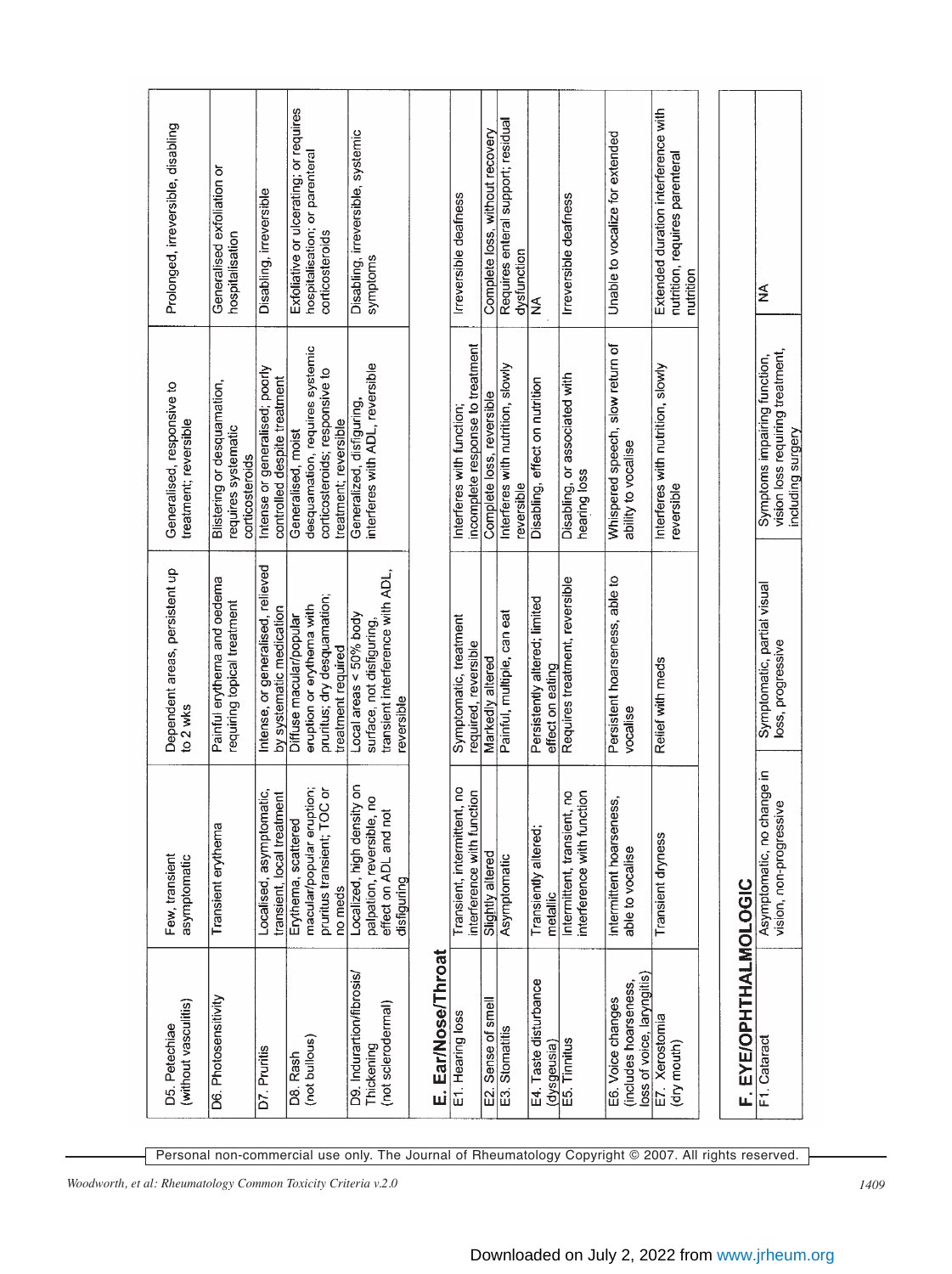| F2. Conjunctivitis                                                                             | rapid response to treatment<br>Asymptomatic, transient,                                                        | Symptomatic, responds to<br>treatment, changes not<br>interfering with function                                       | response to treatment, interferes<br>Symptoms prolonged, partial<br>with function                                                             | ≨                                                                                       |
|------------------------------------------------------------------------------------------------|----------------------------------------------------------------------------------------------------------------|-----------------------------------------------------------------------------------------------------------------------|-----------------------------------------------------------------------------------------------------------------------------------------------|-----------------------------------------------------------------------------------------|
| (tearing, watery eyes)<br>F3. Lacrimation<br>increased                                         | Symptoms not requiring<br>treatment, transient                                                                 | Symptomatic, treatment<br>required, reversible                                                                        | Unresponsive to treatment with<br>major effect on function                                                                                    | ≨                                                                                       |
| F4. Retinopathy                                                                                | progressive, no treatment<br>Asymptomatic, non-                                                                | readily responsive to treatment<br>Reversible change in vision;                                                       | reversible, sight improves over<br>Disabling change in vision<br>ophthalmological findings<br>time                                            | Loss of sight                                                                           |
| F5. Vision changes<br>blindness, vitreous<br>photophobia, night<br>(e.g. blurred,<br>floaters) | Asymptomatic, transient, no<br>treatment required                                                              | Symptomatic, vision changes<br>not interfering with function,<br>reversible                                           | Symptomatic, vision changes<br>interfering with function                                                                                      | Loss of sight                                                                           |
| F6. Xerophtalmia<br>(dry eyes)                                                                 | Mild scratchiness                                                                                              | Symptomatic without interfering<br>with function, requires artificial<br>tears                                        | Interferes with vision/function,<br>corneal ulceration                                                                                        | Loss of sight                                                                           |
| G. GASTROINTESTINAL                                                                            |                                                                                                                |                                                                                                                       |                                                                                                                                               |                                                                                         |
| G1. Anorexia                                                                                   | Adequate food intake,<br>minimal weight loss                                                                   | nutritional supplementation<br>Symptoms requiring oral                                                                | Prolonged, requiring iv support                                                                                                               | Requires hospitalization for<br>nutritional support                                     |
| G2. Constipation                                                                               | responds to stool softener,<br>Asymptomatic, transient,<br>OTC laxatives                                       | Symptomatic, requiring<br>prescription laxatives,<br>reversible                                                       | Obstipation requiring medical<br>intervention                                                                                                 | Bowel obstruction. Surgery<br>required.                                                 |
| G3. Diarrhea                                                                                   | stools/day over pre-treatment<br>(no blood or mucus), OTC<br>$of 2-3$<br>Transient, increase<br>agents relieve | cramping, requires treatment<br>stools/day, nocturnal stools,<br>Symptomatic, increase 4-6<br>with prescription meds. | severe cramping, partial response<br>symptoms, e.g. incontinence,<br>associated with disabling<br>Increase $> 6$ stools/day,<br>to treatment. | unresponsive to treatment,<br>Prolonged, dehydration,<br>requires hospitalization.      |
| G4. Dyspepsia<br>(heartburn)                                                                   | itacids,<br>Transient, intermittent,<br>responds to OTC ar<br>H-2 blockers                                     | Prolonged, recurrent, requires<br>prescription meds, relieved by<br>meds                                              | Persistent despite treatment,<br>associated with GI bleeding<br>interferes with function,                                                     | ≨                                                                                       |
| (gastritis, gastric or<br>diagnosed-define<br>duodenal ulcer<br>G5. GI bleed<br>aetiology)     | stools,<br>Asymptomatic, endoscopic<br>no transfusion, responds<br>finding, haemocult +<br>apidly to treatment | Symptomatic, transfusion <2<br>units needed; responds to<br>treatment                                                 | units, prolonged interference with<br>Haematemesis, transfusion 3-4<br>function                                                               | Recurrent, transfusion > 4 units,<br>perforation, requiring surgery,<br>hospitalisation |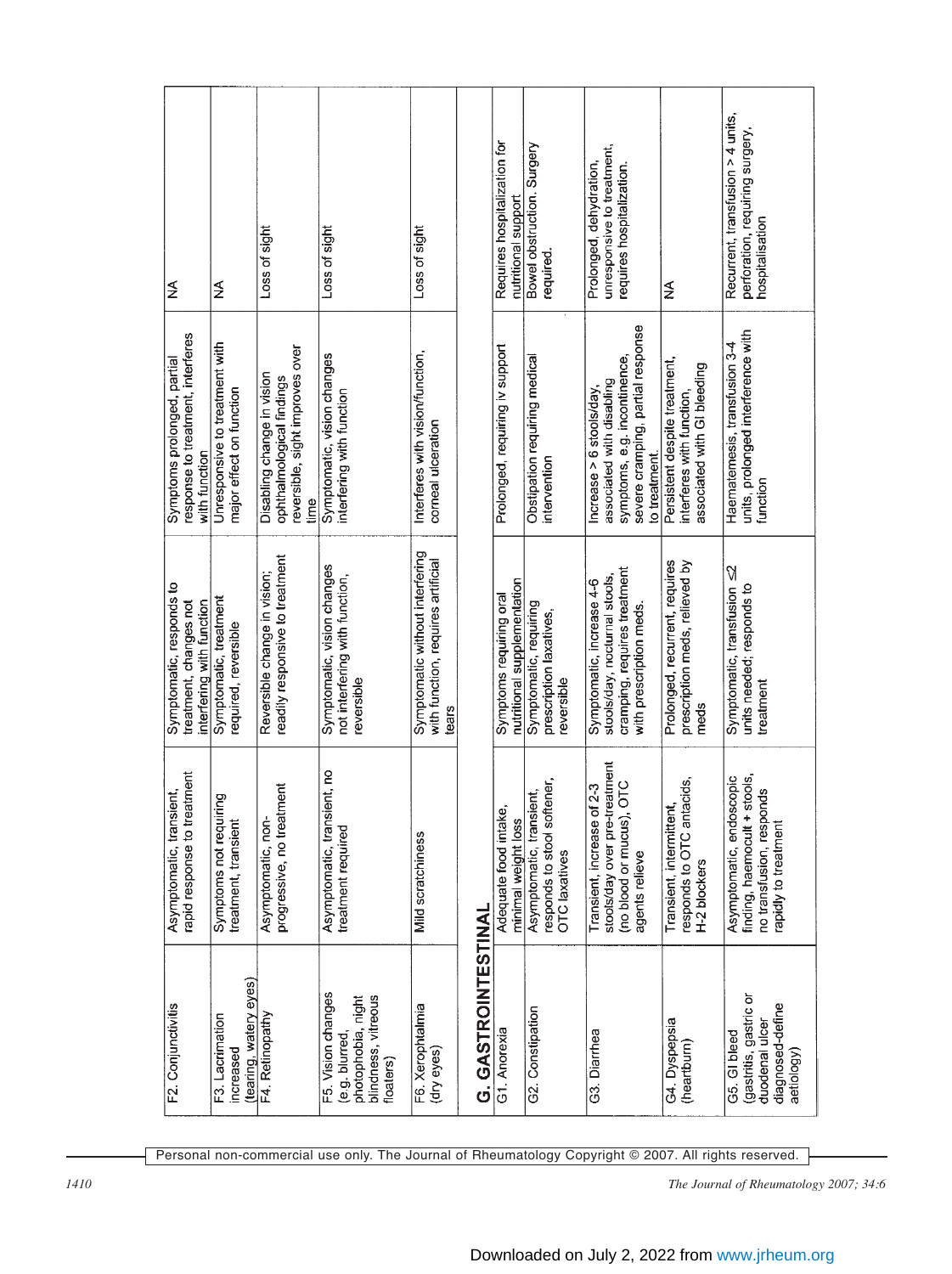| G6. Haematochezia<br>(rectal bleeding)                     | asymptomatic, no transfusion<br>Haemorrhodial,                                                         | Symptomatic, transfusion <2<br>units, reversible                                                            | Recurrent, transfusion > 3-4 units                                                                                      | > 4 units, hypotension, requiring<br>hospitalization                                             |
|------------------------------------------------------------|--------------------------------------------------------------------------------------------------------|-------------------------------------------------------------------------------------------------------------|-------------------------------------------------------------------------------------------------------------------------|--------------------------------------------------------------------------------------------------|
| G7. Hepatitis                                              | asymptomatic, reversible<br>Laboratory abnormalities,                                                  | with function, slowly reversible<br>abnormalities, not interfering<br>Symptomatic laboratory                | persistent >2 wks, symptoms<br>Laboratory abnormalities<br>interfere with function                                      | anasarca, pre-coma or coma<br>Progressive, hepato-renal,                                         |
| (use diagnostic term)<br>nausea/vomiting<br>G8. Nausea, or | minimal interference with<br>intake, rapid response to<br>Transient, intermittent,<br>meds.            | Persistent, recurrent, requires<br>prescription meds, intake<br>maintained                                  | Prolonged, interferes with daily<br>function and nutritional intake,<br>periodic iv fluids                              | parenteral nutrition, unresponsive<br>Hypotensive, hospitalization,<br>to out-patient management |
| G9. Pancreatitis                                           | transient, responds rapidly to<br>intermittent nausea/vomiting,<br>Amylase elevation,<br>treatment     | occasional vomiting, responsive<br>abdominal pain, nausea,<br>Amylase elevation with<br>to treatment        | Severe, persistent abdominal pain<br>elevation, incomplete or slow<br>with pancreatitic enzyme<br>response to treatment | haemorrhage (acute circulatory<br>Complicated by shock,<br>failure)                              |
| G10. Proctitis                                             | haemorrhoids (new onset),<br>transient, or intermittent,<br>relieved by OTC meds<br>Perianal pruritus, | treatment, minimal interference<br>Tenesmus or ulcerations, anal<br>fissure, responsive to<br>with function | marked interference with function<br>Unresponsive to treatment,                                                         | haemorrhage, infection, surgery<br>Mucosal necrosis with<br>required.                            |
| H. MUSCULOSKELETAL                                         |                                                                                                        |                                                                                                             |                                                                                                                         |                                                                                                  |
| H1. Avascular necrosis                                     | Asymptomatic MRI changes,<br>non-progressive                                                           | MRI changes and symptoms<br>responsive to rest and<br>analgesia                                             | requiring surgical intervention<br>MRI changes, symptoms                                                                | Wheelchair bound; surgical<br>repair not possible                                                |
| H2. Arthralgia                                             | symptoms, no meds or<br>relieved by OTC meds<br>Intermittent transient                                 | symptoms, resolve with meds,<br>Persistent or recurrent<br>ittle effect on function                         | Severe symptoms despite meds<br>impairs function                                                                        | Debilitating, hospitalisation<br>required for treatment                                          |
| H3. Leg cramps                                             | Transient, intermittent, does<br>not interfere with function                                           | Recurrent symptoms, minimally<br>interferes with function or sleep<br>responds to meds                      | Persistent, prolonged interference<br>with function or sleep, partial or<br>no response to meds                         | ≨                                                                                                |
| H4. Myalgia                                                | t interfere<br>Occasional; does not<br>with function                                                   | Frequent, requires meds (non-<br>narcotic); minor effects on<br>function                                    | Major change in function/lifestyle,<br>narcotic pain meds                                                               | Debilitating, profound weakness,<br>unresponsive to meds<br>requires wheelchair,                 |
| I. NEUROPSYCHIATRIC                                        |                                                                                                        |                                                                                                             |                                                                                                                         |                                                                                                  |
| (mood alteration)<br>1-1. Anxiety or<br>Depression         | interfere with function; no<br>Symptomatic, does not<br>meds                                           | to meds; interferes with ADL at<br>Frequent symptoms, responds<br>times                                     | Persistent, prolonged symptoms,<br>partial or no response to meds,<br>limits daily function                             | Suicidal ideation or danger to self                                                              |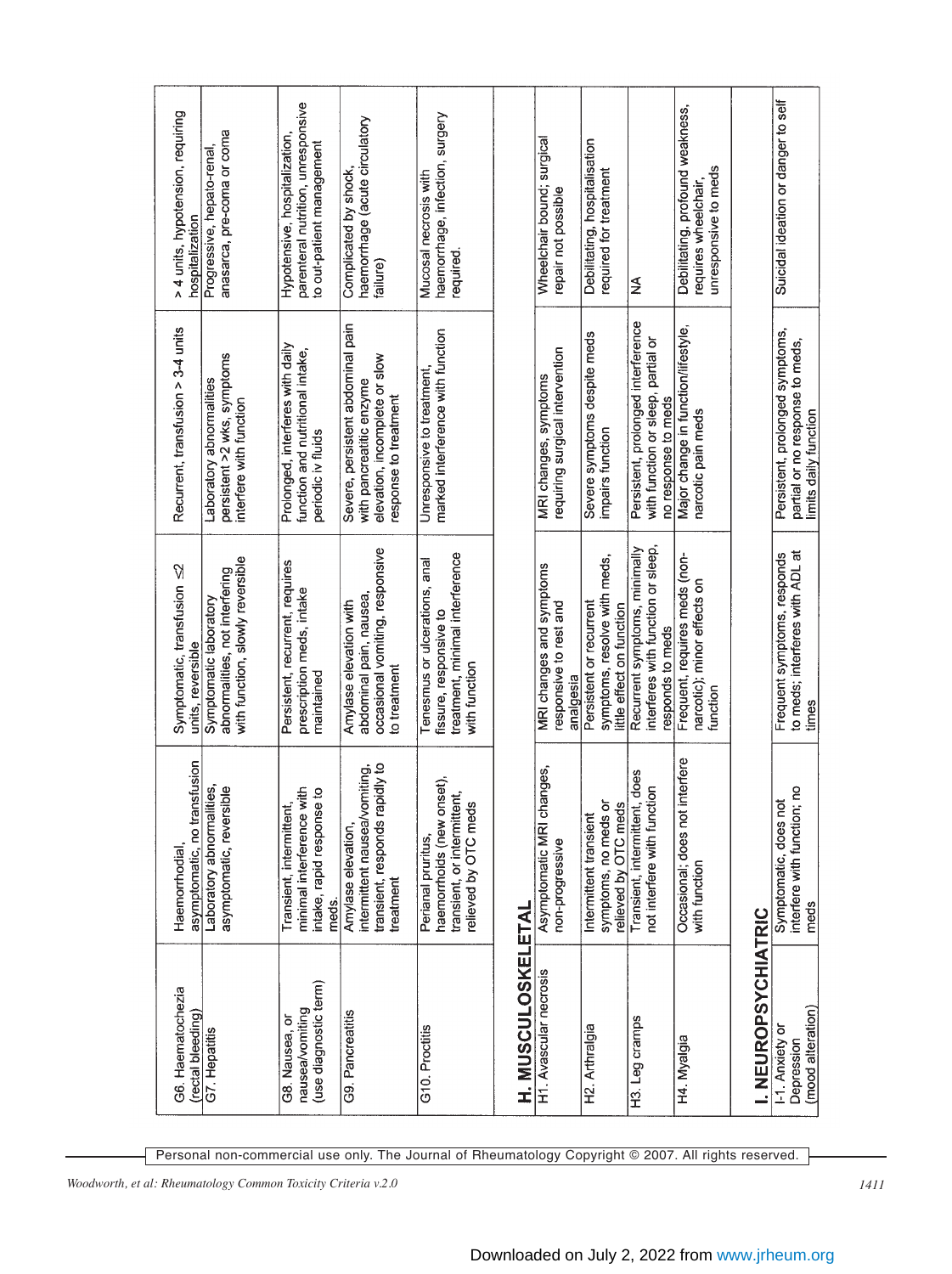*1412 The Journal of Rheumatology 2007; 34:6*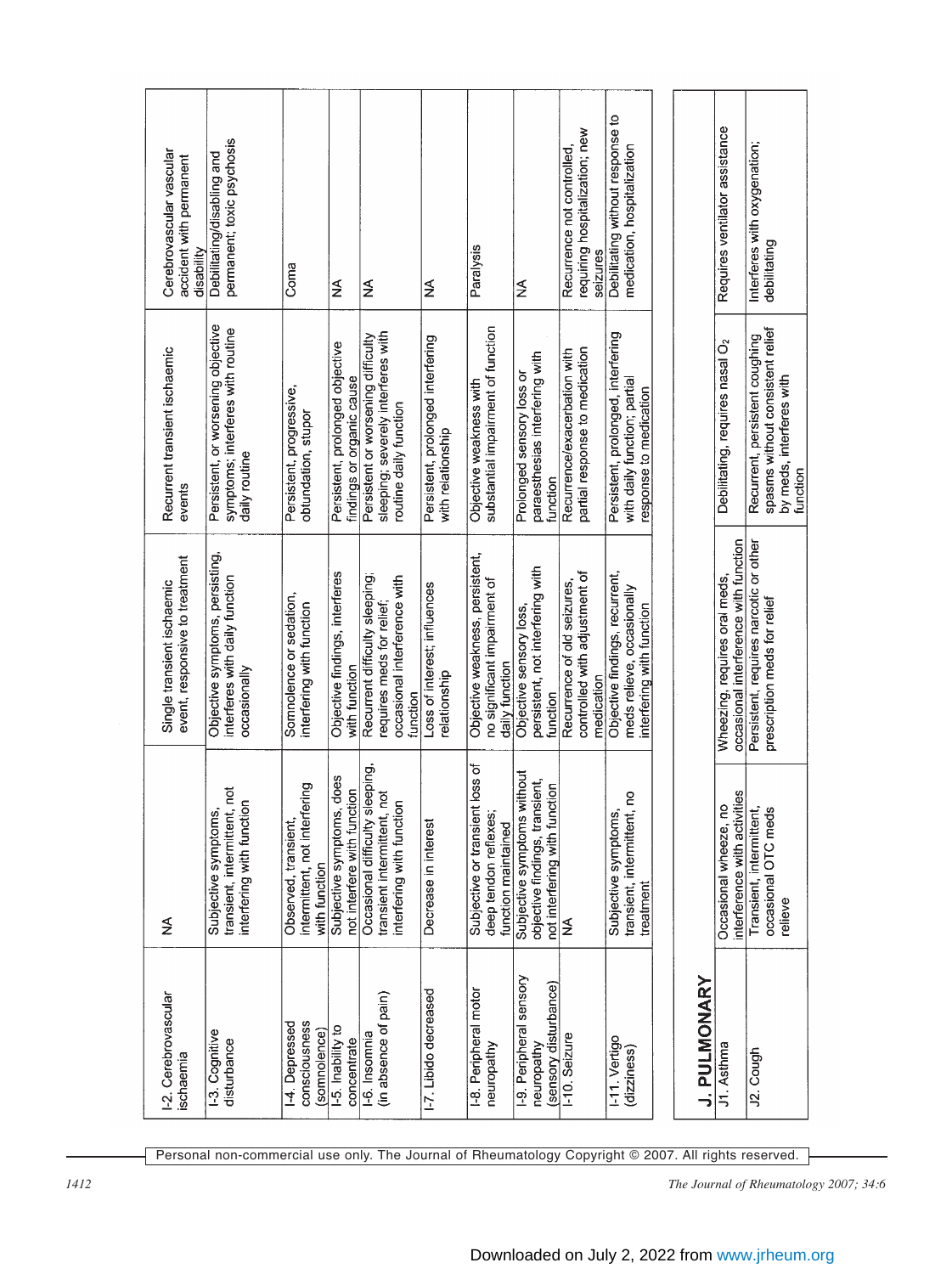| Symptomatic at rest, debilitating,<br>requires constant nasal O <sub>2</sub>                                                              | Debilitation, requiring<br>hospitalisation                                                 | Debilitating, not reversible; or<br>requiring assisted ventilation          | ≤25% of pre-treatment value                                                                     |
|-------------------------------------------------------------------------------------------------------------------------------------------|--------------------------------------------------------------------------------------------|-----------------------------------------------------------------------------|-------------------------------------------------------------------------------------------------|
| routine activities, interferes with<br>intermittent nasal O <sub>2</sub> relieves<br>Symptomatic during daily<br>function, treatment with | Prolonged symptoms, interferes<br>with function, requires frequent<br>narcotic pain relief | Symptomatic, requiring<br>treatment including O <sub>2</sub>                | 26-550% of pre-treatment value                                                                  |
| recurring, interferes with exertional<br>Symptomatic, intermittent or<br>activities                                                       | Persistent symptoms, requires<br>prescription meds for relief                              | Symptomatic, persistent, requiring<br>corticosteroids                       | 51-75% of pre-treatment value                                                                   |
| interference with function<br>Subjective, transient, no                                                                                   | symptoms, no treatment or<br>Transient, intermittent<br>OTC meds relieve                   | Asymptomatic radiographic<br>2<br>changes, transient,<br>treatment required | 76-90% of pre-treatment<br>value                                                                |
| J3. Dyspnea                                                                                                                               | J4. Pleuritic pain<br>(pleurisy)                                                           | (pulmonary infiltrates)<br>J5. Pneumonitis                                  | J6. Pulmonary function<br>monoxide diffusion<br>capacity - DLCO)<br>(FVC or carbon<br>decreased |

| <b>LABORATORY DATA</b>                                     |                         |               |                                           |                                                         |
|------------------------------------------------------------|-------------------------|---------------|-------------------------------------------|---------------------------------------------------------|
| K. HAEMATOLOGY                                             |                         |               |                                           |                                                         |
| K1 Hgb (g/dl) decrease                                     | $1.0 - 1.4$             | $1.5 - 2.0$   | 2.1-2.9, or Hgb<8.0, >7.0                 | $\geq$ 3.0; or Hgb < 7.0                                |
| K2. Leukopenia (total<br>from pre-treatment<br>WBC) X 1000 | $3.0 - 3.9$             | $2.0 - 2.9$   | $1.0 - 1.9$                               | $\frac{0}{5}$                                           |
| K3. Neutropenia<br>  (X 1000)<br>  K4. Lymphopenia         | $1.5 - 1.9$             | $1.0 - 1.4$   | $0.5 - 0.9$                               | 0.5                                                     |
|                                                            | $1.5 - 1.9$             | $1.0 - 1.4$   | $0.5 - 0.9$                               | 0.5                                                     |
| K5. Platelets<br>(X1000)<br>(X 1000)                       | 75-LLN                  | 50-74.9       | 20-49.9; platelet transfusion<br>required | < 20; recurrent platelet<br>transfusions                |
| CHEMISTRY                                                  |                         |               |                                           |                                                         |
| L1. Hypercalcaemia                                         | $1.1 \times ULN - 11.5$ | $11.6 - 12.5$ | $12.6 - 13.5$ ; or symptoms               | > 13.5; or associated coma<br>> 500, or associated with |
| 2. Hyperglycemia<br>(mg/dl) Fasting<br>(mq/d)              | $140 - 160$             | $161 - 250$   | present<br>251 – 500                      | > 7.0 or any arrhythmia<br>ketoacidosis                 |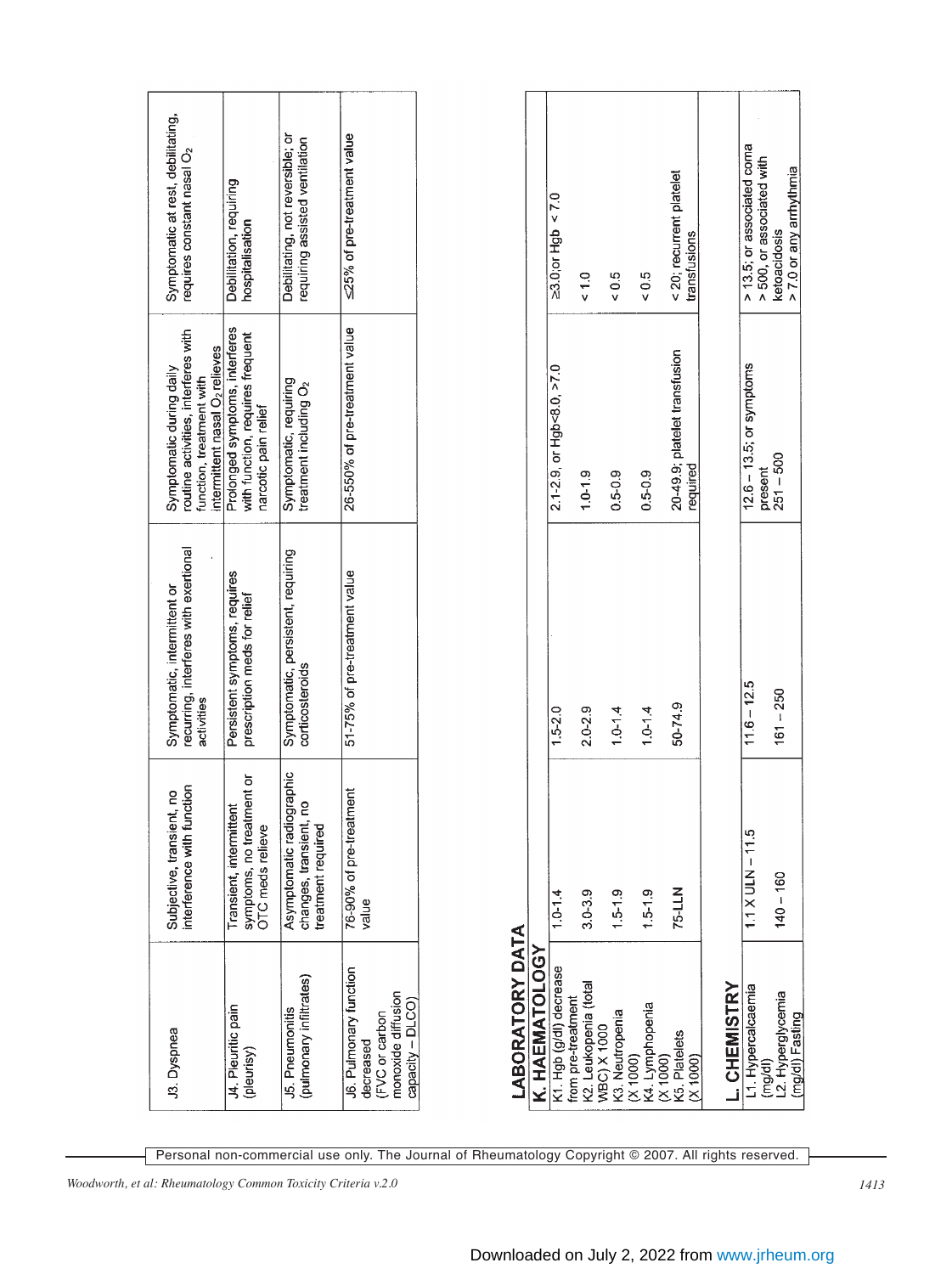| L3. Hyperkalaemia                                             | $5.5 - 5.9$                                                                                                                    | $6.0 - 6.4$                                                                                                                                                                                                                                           | 6.5 - 7.0 or any ECG change                                                                                                              |                                                                                                                                   |
|---------------------------------------------------------------|--------------------------------------------------------------------------------------------------------------------------------|-------------------------------------------------------------------------------------------------------------------------------------------------------------------------------------------------------------------------------------------------------|------------------------------------------------------------------------------------------------------------------------------------------|-----------------------------------------------------------------------------------------------------------------------------------|
| 5. Hypocalcaemia<br>(mg/dl)                                   | $0.9$ X LLN $-7.8$                                                                                                             | $7.7 - 7.0$                                                                                                                                                                                                                                           | 6.9 - 6.5; or associated with<br>symptoms                                                                                                | < 6.5 or occurrence of tetany<br>$<$ 30 or coma                                                                                   |
| (mg/dl)                                                       |                                                                                                                                |                                                                                                                                                                                                                                                       | 30 - 39 (symptoms impair                                                                                                                 |                                                                                                                                   |
| -6. Hypoglycemia<br>(mq/dl)                                   | 55 – 64 (no symptoms)                                                                                                          | 40 - 54 (or symptoms present)<br>$125 - 129$                                                                                                                                                                                                          | $120 - 124$<br>function)                                                                                                                 | 120                                                                                                                               |
| L7. Hyponatraemia                                             | $\bar{1}$                                                                                                                      |                                                                                                                                                                                                                                                       |                                                                                                                                          | 0.5                                                                                                                               |
| (mg/d)                                                        |                                                                                                                                | $3.0 - 3.4$                                                                                                                                                                                                                                           | $2.5 - 2.9$                                                                                                                              |                                                                                                                                   |
| 8. Hypokalaemia                                               |                                                                                                                                |                                                                                                                                                                                                                                                       |                                                                                                                                          | > 4.0 X ULN with signs or                                                                                                         |
| (mg/d)                                                        |                                                                                                                                | $2.0 - 4.0 \times ULN$                                                                                                                                                                                                                                | 4.0 X ULN with weakness but                                                                                                              | symptoms of rhabdomyolysis or                                                                                                     |
| .9. CPK (also if                                              | $1.2 - 1.9$ X ULN                                                                                                              |                                                                                                                                                                                                                                                       | without life-threatening signs or                                                                                                        | life-threatening                                                                                                                  |
| polymyositis-disea                                            |                                                                                                                                |                                                                                                                                                                                                                                                       | symptoms                                                                                                                                 | ≸                                                                                                                                 |
|                                                               |                                                                                                                                |                                                                                                                                                                                                                                                       | $3.0 - 5.0$ X ULN or gout                                                                                                                | $\begin{array}{r}\n 2.30 \times \text{ULN} \\  > 8.0 \times \text{ULN} \\  \text{MOLN} \\  > 8.0 \times \text{ULN}\n \end{array}$ |
| L10. Serum uric acid                                          | $1.2 - 1.6 \times ULN$<br>$1.1 - 1.3 \times ULN$<br>$1.2 - 1.5 \times ULN$<br>$1.2 - 1.5 \times ULN$<br>$1.1 - 2.0 \times ULN$ | $1.7 - 2.9 \times \text{ULN}$<br>$1.3 - 1.8 \times \text{ULN}$<br>$1.6 - 3.0 \times \text{ULN}$<br>$1.6 - 3.0 \times \text{ULN}$<br>$1.6 - 3.0 \times \text{ULN}$                                                                                     | $1.9 - 3.0 \times 10 \text{ N}$<br>$3.1 - 8.0 \times 10 \text{ N}$<br>$3.0 - 8.0 \times 10 \text{ N}$<br>$3.0 - 5.0 \times 10 \text{ N}$ |                                                                                                                                   |
|                                                               |                                                                                                                                |                                                                                                                                                                                                                                                       |                                                                                                                                          | 5.0 X ULN                                                                                                                         |
|                                                               |                                                                                                                                |                                                                                                                                                                                                                                                       |                                                                                                                                          |                                                                                                                                   |
| L11. Creatinine (mg/dl)<br>L12. SGOT (AST)<br>L13. SGPT (ALT) |                                                                                                                                |                                                                                                                                                                                                                                                       |                                                                                                                                          | $> 3.0$ X ULN<br>$> 10$ X ULN                                                                                                     |
| L14. Alkaline                                                 |                                                                                                                                |                                                                                                                                                                                                                                                       | $2.0 - 3.0$ X ULN<br>5.1 – 10 X ULN                                                                                                      |                                                                                                                                   |
| phosphatase                                                   |                                                                                                                                | $1.5 - 1.9$ X ULN<br>2.5 - 5.0 X ULN                                                                                                                                                                                                                  |                                                                                                                                          |                                                                                                                                   |
| L15. T. bilirubin                                             |                                                                                                                                |                                                                                                                                                                                                                                                       |                                                                                                                                          |                                                                                                                                   |
| $-16$ . LDH                                                   | 1.1 – 1.4 X ULN<br>1.3 – 2.4 X ULN                                                                                             |                                                                                                                                                                                                                                                       |                                                                                                                                          |                                                                                                                                   |
|                                                               |                                                                                                                                |                                                                                                                                                                                                                                                       |                                                                                                                                          |                                                                                                                                   |
| <b>M. URINALYSIS</b>                                          |                                                                                                                                |                                                                                                                                                                                                                                                       |                                                                                                                                          |                                                                                                                                   |
| M1. Haematuria                                                | Micro only                                                                                                                     | Gross, no clots                                                                                                                                                                                                                                       | Clots, transfusion < 2 units<br>$2 - 5.0$ g $(3+)$ nephrotic                                                                             | Transfusion required                                                                                                              |
| M2. Proteinuria (per 24                                       | $300 - 500$ mg (tr/1+)                                                                                                         | $501 - 1999$ mg $(2+)$                                                                                                                                                                                                                                | syndrome                                                                                                                                 | 5.0 g (4+) anasarca                                                                                                               |
|                                                               |                                                                                                                                |                                                                                                                                                                                                                                                       | Indicating acute interstitial                                                                                                            |                                                                                                                                   |
|                                                               | ≸                                                                                                                              | ≸                                                                                                                                                                                                                                                     | nephritis                                                                                                                                | Associated with acute renal                                                                                                       |
| M3. WBC in urine                                              |                                                                                                                                |                                                                                                                                                                                                                                                       | With stones or symptoms of                                                                                                               | failure                                                                                                                           |
|                                                               | Present without symptoms                                                                                                       | ≸                                                                                                                                                                                                                                                     | stones (eg renal colic)                                                                                                                  | Causing renal outflow obstruction                                                                                                 |
| M4. Uric acid crystals                                        |                                                                                                                                |                                                                                                                                                                                                                                                       |                                                                                                                                          | and hospitalization                                                                                                               |
| OTC: over-the-counter medication; ADL: activiti               |                                                                                                                                | ies of daily living; IV: intraveneous; ECG: electrocardiogram; CHF: congestive heart failure; MRI: magnetic                                                                                                                                           |                                                                                                                                          |                                                                                                                                   |
|                                                               |                                                                                                                                | resonance imaging; Hb: haemoglobin; LLN: lower limit of normal; ULN: upper limit of normal; WBC: white blood cells; SLE: systemic lupus erythematosus;<br>ANA: antinuclear antibodies; H-2 blockers: histamine-2 blockers; FVC: forced vital capacity |                                                                                                                                          |                                                                                                                                   |